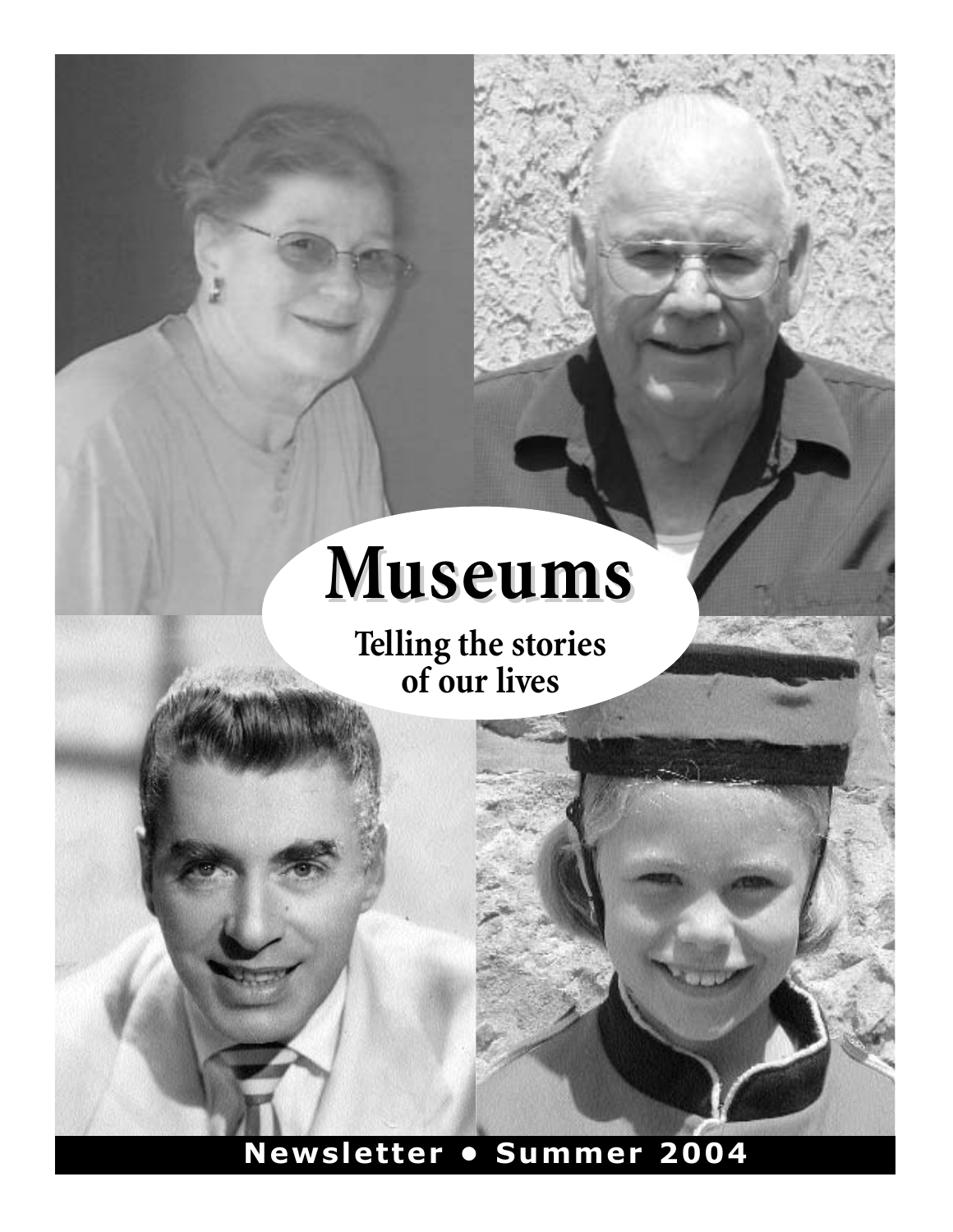

## **Fleet Donation**

The management of Fleet Industries is proud to announce that the collection of Fleet archives and historical memorabilia has been donated to the Fort Erie

Historical Museum. Spokesman for Fleet, Brian Oakley said "The Museum is the appropriate place for these local history items to be placed. The general public will have access to them, and we are confident that they will be preserved properly so they will last for generations to come." Oakley commented that "there is so much

history in this plant and we want to make sure these photos, documents and items stay in Fort Erie." The Museum is honoured to care for this collection which is currently being catalogued by a group of Fleet retiree's. The Museum was also allowed to produce a video-tour of the plant in operation. Oakley conducted the tour outlining the various production capabilities. The Museum hopes to add memories from the retiree's to this tape in the future. These photos show the Fleet Tuck Shop (above) and Richard Eckert, right, who retired on March 1, 1996.





#### **Fleet Retiree's Volunteer**

A new volunteer group is helping the Historical Museum record the history of Fleet by identifying and cataloguing the archival materials recently donated. They meet every Tuesday afternoon at 402 Ridge Road and they encourage other Fleet enthusiasts to join them. Clockwise from top left are Tom

Mullarky, Ken Benner, George Sherk, and Marge Havill.

#### **Newsletter**

The Fort Erie Museums Newsletter is distributed once a year to every household and twice a year to those on our mailing list. To add your name to the list call 894-5322. Written and designed by Jane Davies, Curator.

#### **Cover Photos**

Clockwise from top left: volunteers Joan McNeil and Tom Mullarky; visitor Danielle Beroud; and from the archives, Art Mooney.

#### **Contact Us**

Fort Erie Museums Box 339, Ridgeway, L0S 1N0 p• 905-894-5322 f• 905-894-6851 e• museum@forterie.on.ca w• museum.forterie.ca

#### **Visit Us**

Historical: 402 Ridge Rd. Open daily 9 -5 until Sept. 1 Open Mon.-Fri. 9-5 for the balance of the year Railroad - Central Ave. at Gilmore Road, Fort Erie Open daily 9-5 until Sept. 1

#### **Mission Statement**

• Fort Erie's Museums care for a base of knowledge that

- belongs to the future.
- Fort Erie's Museums help create a strong and proud community by celebrating our shared heritage.

• Fort Erie's Museums help satisfy the intellectual needs of the community.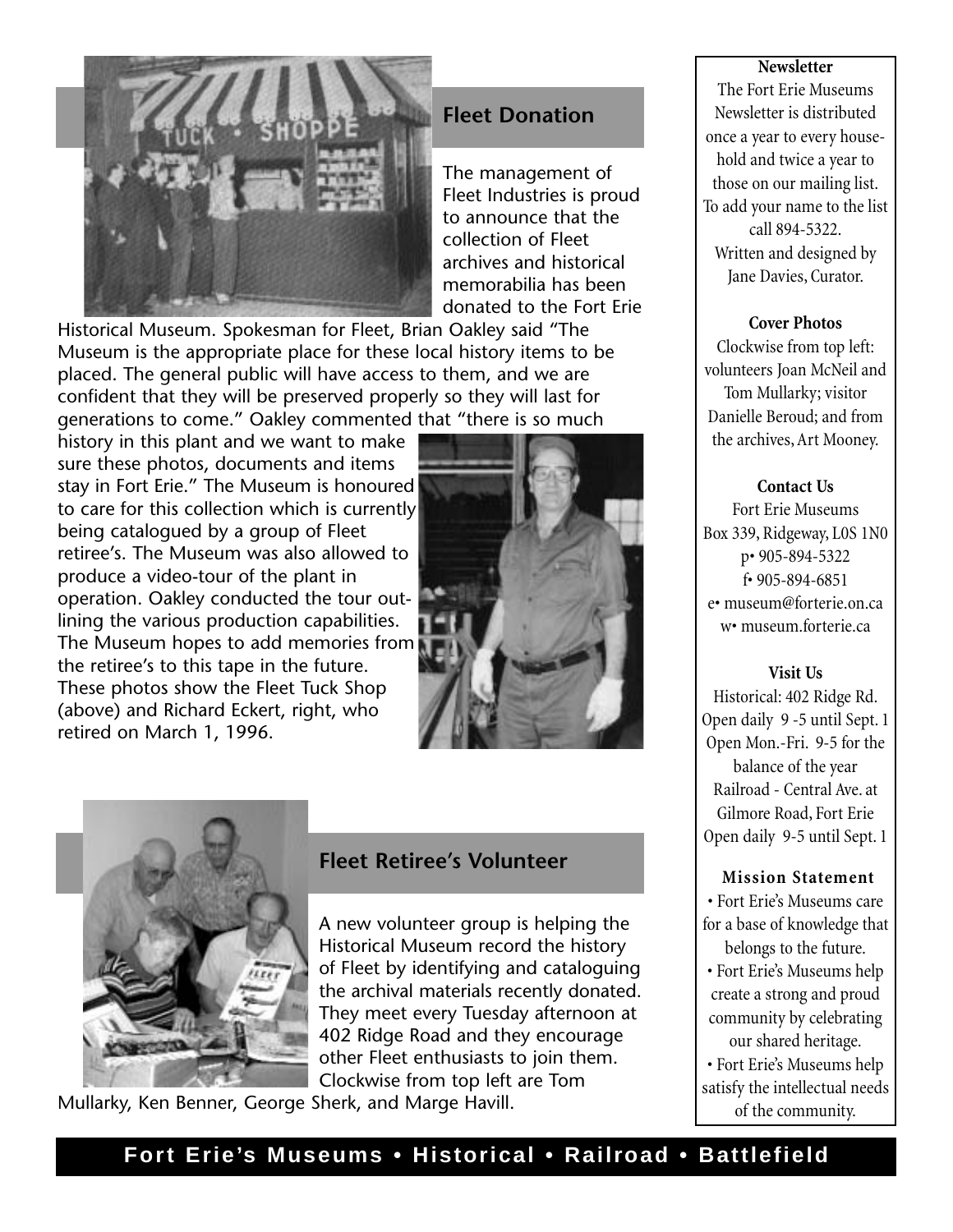

#### **Warren/Lewis/Wintemute Donation**

Over 300 documents and photographs from the Warren, Lewis, Wintemute and Curtis families have been added to the museum's archives. This information was provided by Martha Clendening, great-great-great-great-greatgrandaughter of Abraham Wintemute (builder of the oldest existing house in Fort Erie, shown at left). This home at 487 Niagara Blvd. was built





about 1792. Also shown above is the original St. Paul's Anglican Church on the Niagara Blvd. This building was built in 1824 and replaced by a stone building in 1881. The steam ferry International was built for the Buffalo and Lake Huron Railroad in 1857. It ferried trains across the river until 1873, and ran from the foot of Beatrice Street, just north of the Old Fort, to Porter Avenue in Buffalo.

## **We're Back!**

The Historical Museum is open again at 402 Ridge Road. A monitor has been installed, similar to a carbon monoxide detector, but it measures the levels of a chemical called benzene. The source of the benzene, detected in the museum last fall, has yet to be determined, but the Town's Public Works Department continues to monitor the situation.



The Museum is open to the public every day from 9 a.m. to 5 p.m. The photo above shows Museum Board Chairman Bill Kieffer examining the new monitor.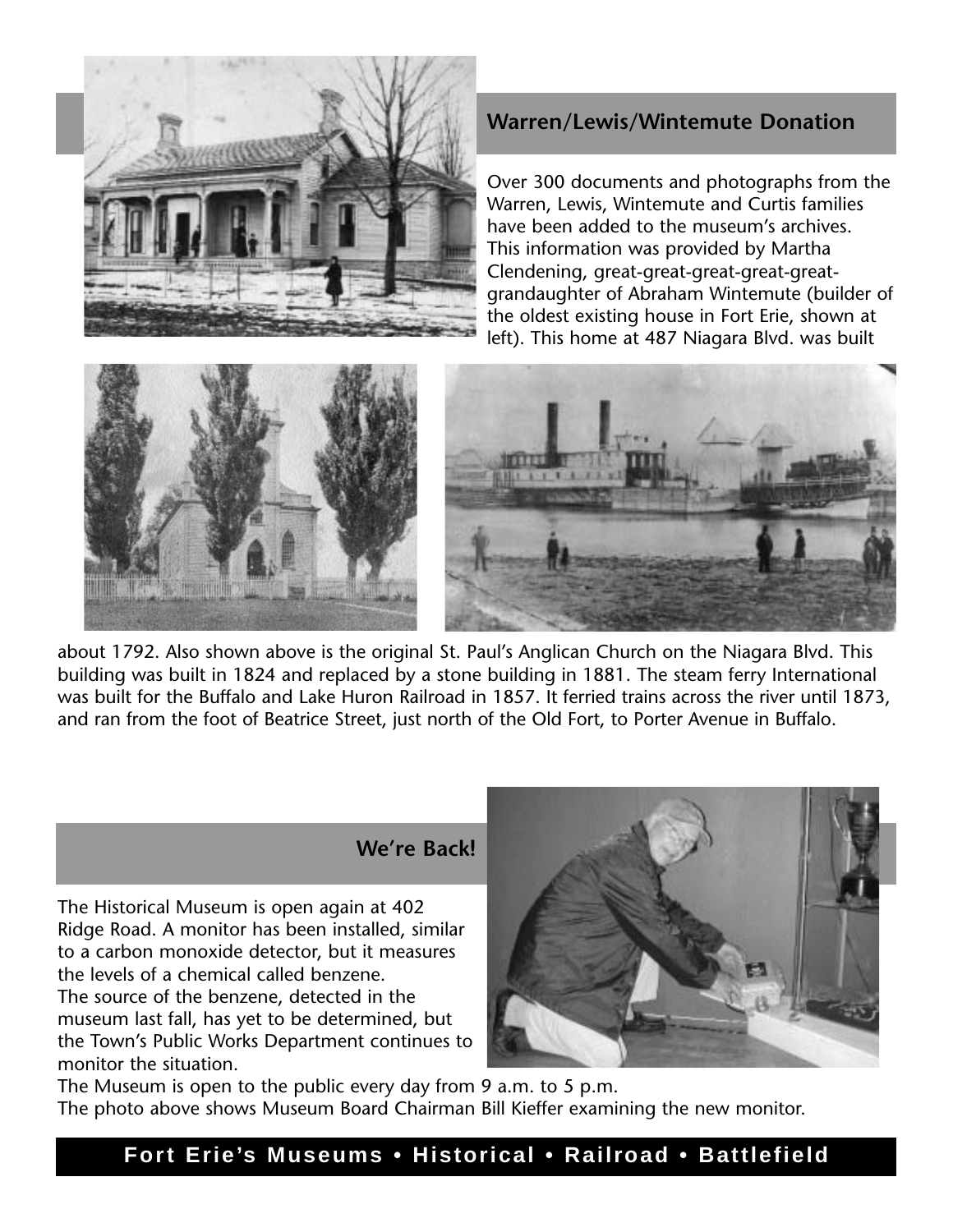

# **Coverlet Donation**

Many residents will remember Billie Blackwood as a teacher at Ridgeway Public School. Before her move to Calgary this spring, she donated her family's coverlet to the Historical Museum. Her motherin-law, Lillian (Babion) Blackwood, of Ridgeway, cared for this heirloom for years before passing it on to Billie. It is the Double Rose pattern, in green, red and white, and is

identical to coverlets woven by the Graf family in Gasline during the mid to late 1800s.

# **A Moving Diary**

It may be comforting to know that the sadness felt when moving is a timeless emotion. While filing the over 400 piece Cruikshank collection, donated by Lee Moore, we came across pictures of Julia Cruikshank and an excerpt from her book *Whirlpool Heights*. In it, she recounts how difficult it was to leave her Garrison Road home. This



heritage home, currently owned by Lee Moore, stands on the north side of Garrison near Walmart. "May 5, 1904

My visit to the old place was very sad. When I saw the placard, "For Sale," nailed upon a pear-tree, I felt it was a desecration...To have lived twenty-five years in a place until it is part of yourself, then to leave it is like death...We had supper in the dear dining-room; the same old scents and sounds; they were doubly dear now I knew I was leaving them for ever. I forgot the dreary days, remembered only the beauty of my life in the red-brick house on the Garrison Road." "Aug. 9, 1904

When I reached the back part of the farm I began to cry... It broke my heart to see my garden overgrown with weeds...In the house it was still more desolate; I could not keep back the tears... When E. and the furniture had gone I sat down in the white room, and bade good-bye to the past... As I walked down the road every step was filled with memories — sad, now that I knew I would never come back to my beautiful home.

The next morning...as the train moved out of the station the tears filled my eyes, The sun shone upon a hundred fields, and all of them I knew."

# *A WILLIAMS WELCOME*

Thank you to Larry Williams for giving the museums a presence in the Welcome Wagon baskets. Larry has purchased over 1,000 Fenian Raid art cards from the museum, as gifts to new residents compliments of the Williams Funeral Home. Larry has been a long-standing museum supporter. He will also be presenting to each family he serves a copy of our history book, *Many Voices II*.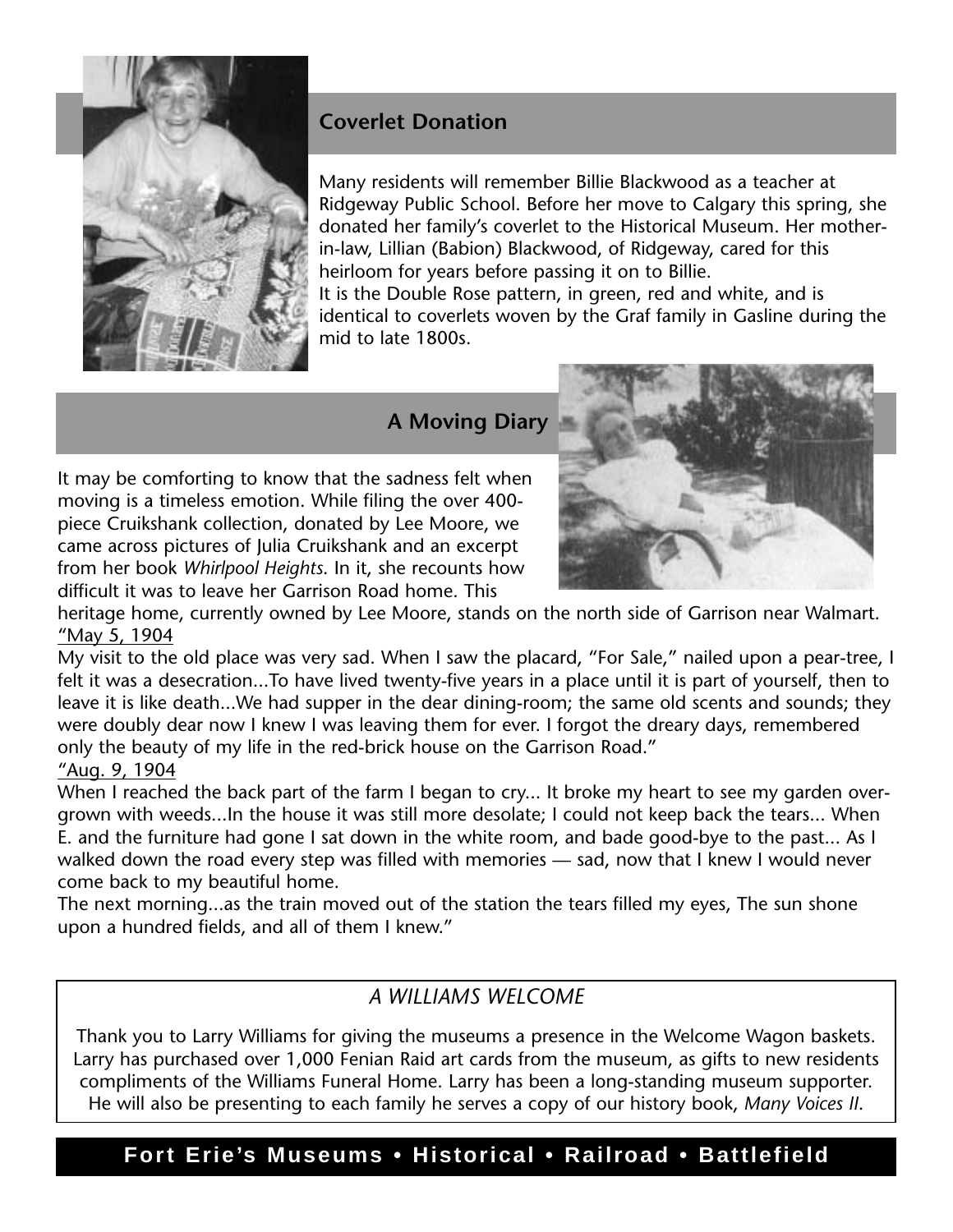

# **Tropical Hut Display**

Some may remember it as Cronfelt's, some as the Tropical Hut, but all will remember the colourful signs that used to hang at this outdoor restaurant at the corner of Derby and Lincoln Roads in Crystal Beach. On display at the Historical Museum this summer, they will bring back memories of fruit drinks and sugar waffles!

#### *Archaeology*

Work has begun on new exhibits to showcase the 10,000 year-old archaeology collection. The Peace Bridge Authority has generously donated space in their new building and the Town has allocated \$150,000 for the gallery. The Museum is working with the Fort Erie Native Friendship Centre and A.S.I. on this project.

# **Heritage in Bloom**

As part of the Communities in Bloom competition, Fort Erie was judged on its heritage preservation and interpretation programs. The Museum provided the judges with 8 pages of illustrated write-ups on the Town's three museums, *Many Voices*, the Archaeological and Heritage Master Plans, Built Heritage Inventory, Archives, and



FORT ERIE A COMMUNITY IN BLOOM



Heritage Loop Tours. You can view this book at the Historical Museum or in the Planning Dept. at the Town Hall.



#### **Hero of Ridgeway**

Do you know on whose tombstone is engraved "The Hero of Ridgeway"? It is General John O'Neill, the commanding officer who led the Fenians during the Battle of Ridgeway. O'Neill died in 1878 and is buried in Omaha Nebraska.

Since the capital fundraising for the relocation of the Battlefield Museum exhibits to 283 Ridge Road has been put on hold, an interim Fenian exhibit has been set up at the Historical Museum.The display features weapons, medals, paintings, and maps depicting the famous invasion. A children's activity area and video of the re-enactment of the battle completes the display.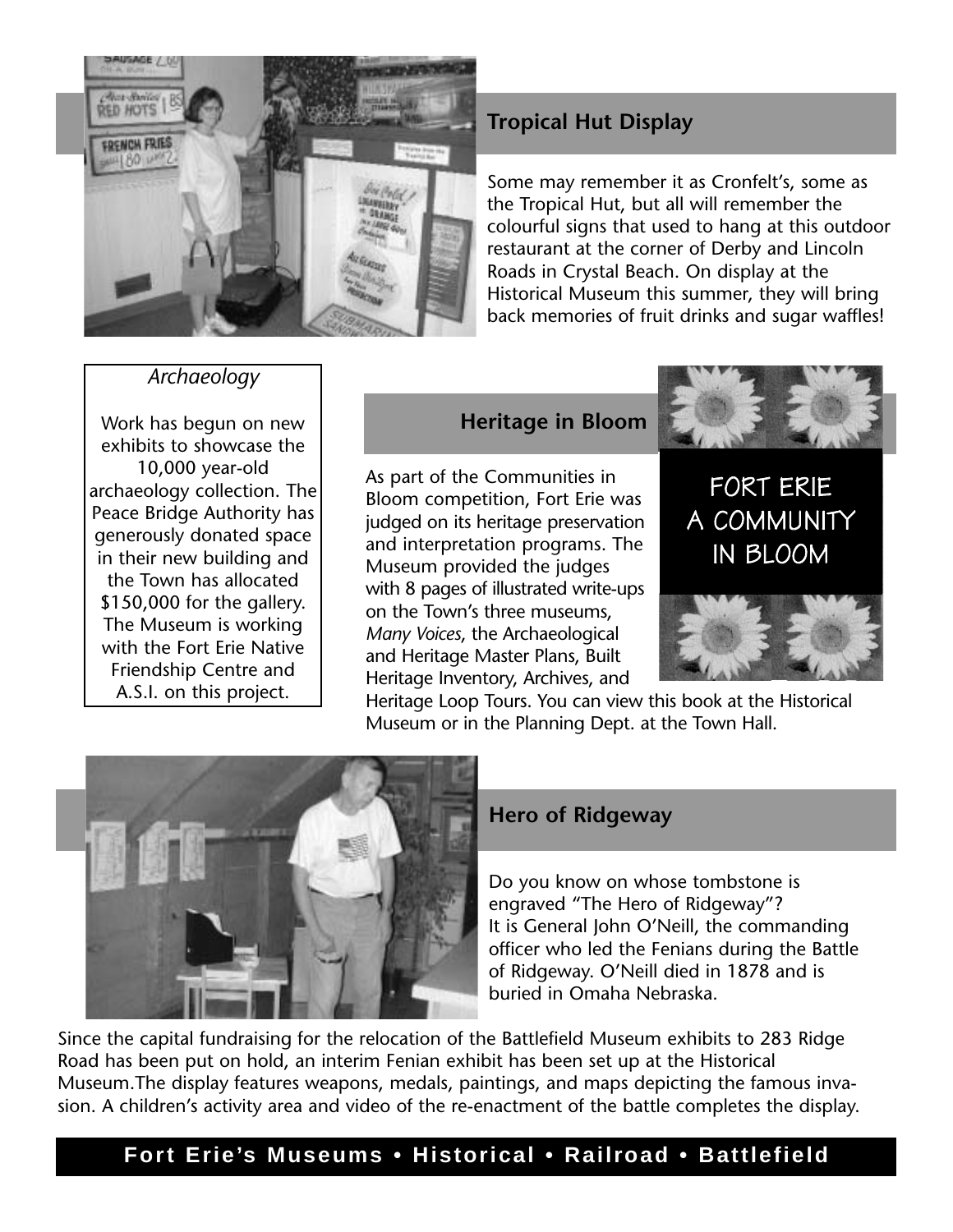

# **Ridgeway Summer Festival**

546 people toured the Historical Museum during Ridgeway's annual Summer Festival which took place July 10 and 11.

Children decorated the Museum's sidewalks, like Josh Wood shown at left, and enjoyed the many free carnival games located on the grounds. The Museum offered free admission during the festival as our thanks for the community's continuing support. Many visitors came prepared this year with family history research questions.

## **How to Preserve a Wedding Dress**

It may be your dress, fresh from that magical walk down the aisle; it may be your mother's, and you marvel at how tiny her waist was; or it may be your grandmother's, made with delicate fabric and tiny hand stitching...whoever wore it, a wedding dress holds treasured memories. For this special garment to be appreciated in the future, it needs special care right now.

Residue from sweat and dirt will darken over time and will leave stains which corrode the fabric. Follow these directions to help preserve your dress. Test the fabric in an inconspicuous spot with water



to check for shrinkage, colourfastness and fragility. This is especially important when cleaning vintage clothing. If it passes the test, line a clean bathtub with a large white towel, fill the tub with lukewarm water and a small amount of soap for delicate fabrics. Gently submerge the fabric into the water, and soak. Gently swish. Replace the water as it becomes dirty, and continue to rinse with tubs of fresh water until all traces of soap are gone. When finished, drain the tub and gently roll the garment in the towel, pressing out the water. Using the towel as a support, lift the dress out of the tub, and place onto a dry towel to remove the excess water. Using this towel as a support, carry the dress outside and place on a clean white sheet spread out in a partly shady area of the lawn. When the garment is partially dry, turn it over onto a dry sheet and leave until completely dry. It may be your dress, fresh from that magical walk down the aisle; it<br>dit may be your mother's, and you marvel at how tiny her waist was; or<br>thand stitching...whovever wore it, a weedding dress holds treasured<br>menories. Fo

Fold the garment with lots of acid-free tissue, to keep the folds from creasing, and store in an acidfree box. Regular tissue and boxes will stain the fabric and plastic bags and boxes will create mildew.

The best place to store your dress is an area with stable temperature and humidity levels, like a closet or under a bed. The worst places to store items are the basement and attic.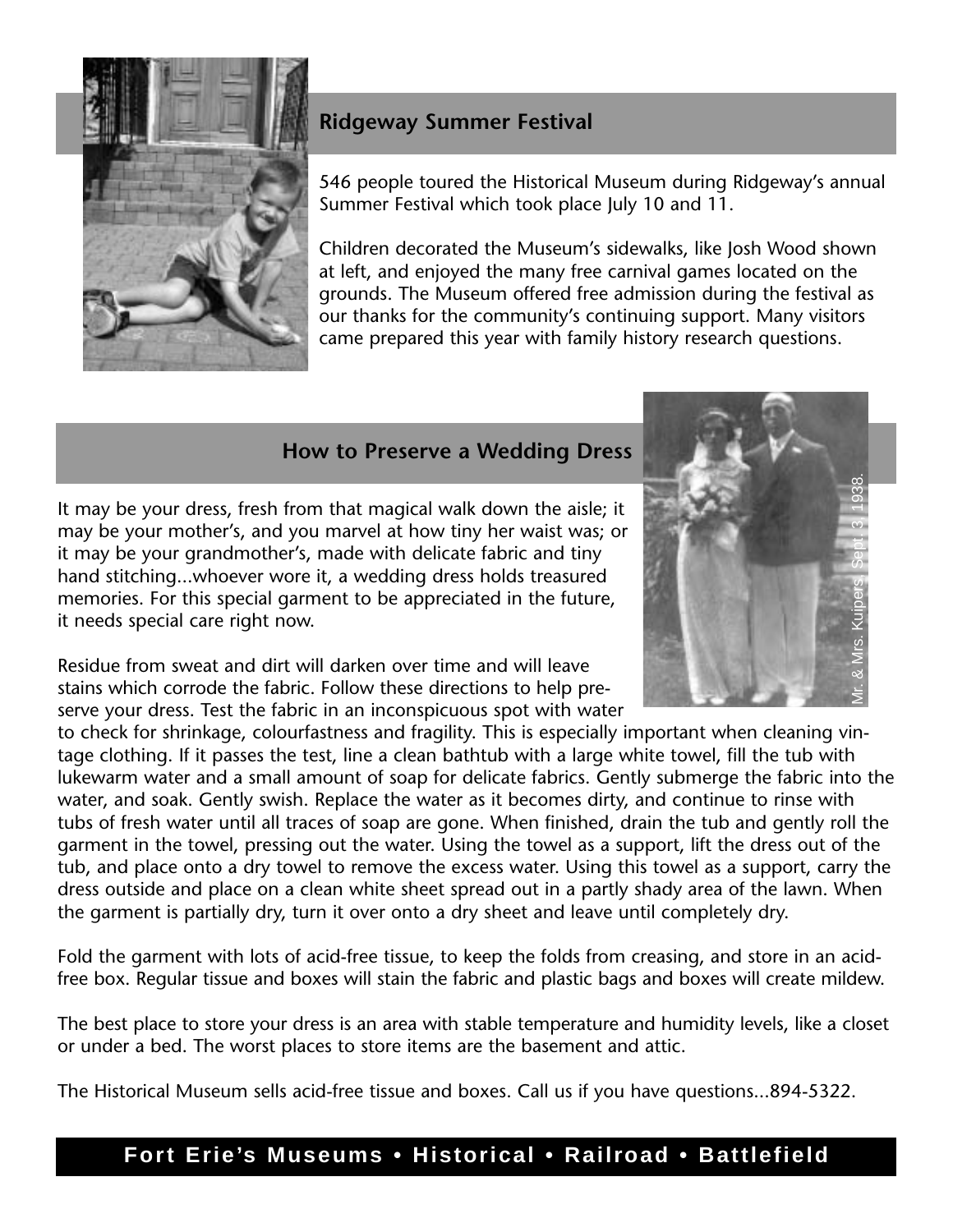

# **A Facelift for the 6218**

This summer the 6218 steam locomotive is getting painted. Summer students Zach General (at left), Ben Featherston, Amanda Longfellow, and Lindsey Williams have worked diligently scraping and painting.

Many thanks to Peninsula Paint and Benjamin Moore for donating paint towards this project.

# *DONATIONS*

Many thanks to Anthony Diina of Ontario Professional Security Services and the Crystal Beach Amusement Days/Crystal Beach Market for their recent financial donation to the Museum and for complimentary space at their event.

# *LOTTERY SUPPORT*

A heartfelt thanks to the Bertie Historical Society and lottery co-chairs, Olive and Ron Bryant for raising funds to support Museum operations such as this newsletter.



## *PROVINCIAL GRANT*

The annual Ontario Ministry of Culture, Museum's Operating Grant was approved for the Fort Erie Museums, netting the Town a grant of \$18,444. This grant is awarded based on meeting a range of professional standards — which the Fort Erie Museums did!

### **Gibson Centre**

The museum's off-site storage facility at the Gibson Centre is filling up. Many thanks to the Town for providing us with this building and to Ted and Larry Jewson for their moving services.

This building provides cold storage (no heat or air conditioning), and is not suitable for the majority

of the collection. Under these conditions the metal artifacts would rust, fabric would rot, paper would mildew and wood would warp.

However, this site provides much needed storage for extra display props and cases. It also provides a fire-proof location for the oversize artifacts, many of which can only be moved by machinery.

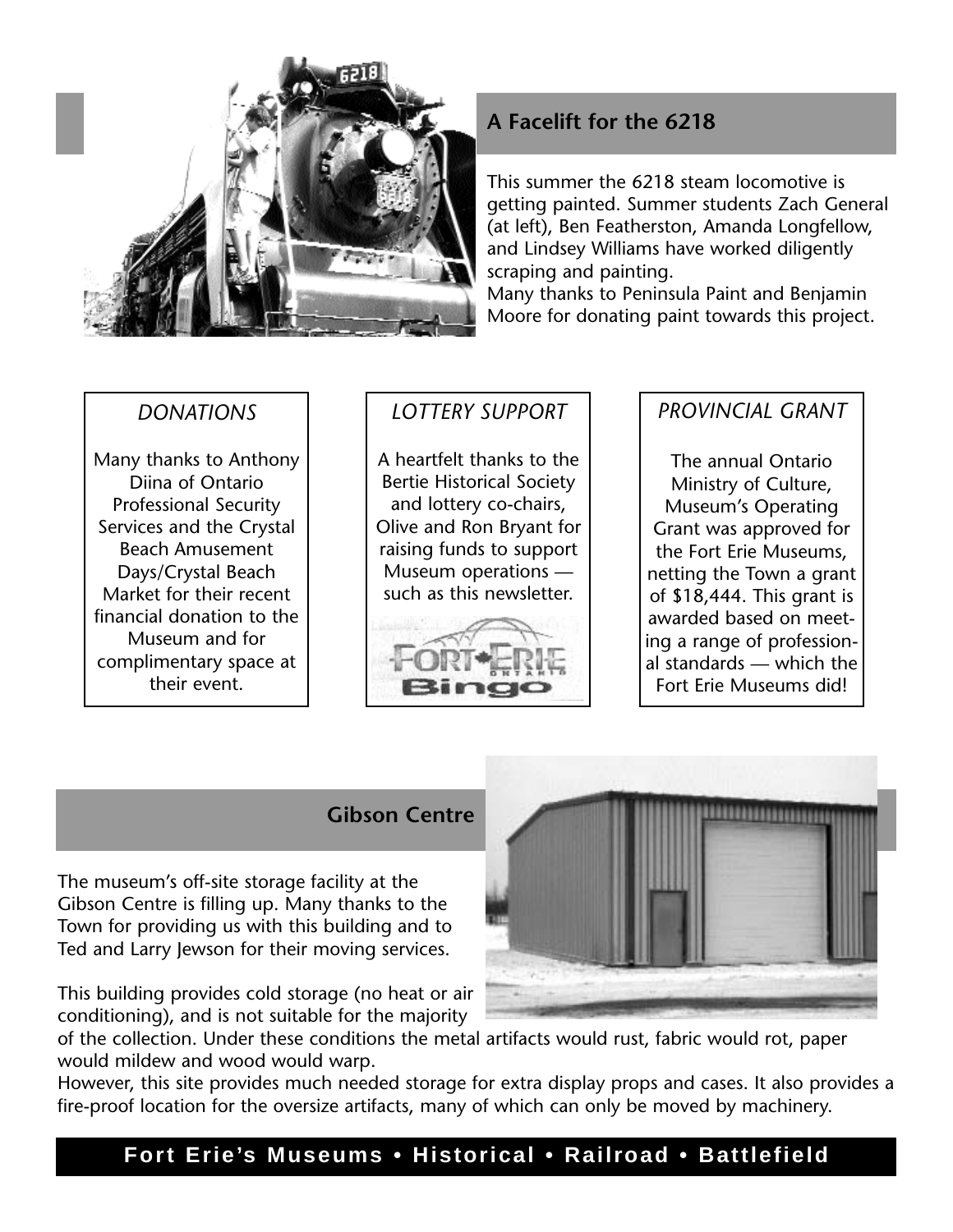# **Preserving Video Tapes**

Do you have videos of important family events such as weddings, your child's activities and other memories you wish to preserve?

Unfortunately, videotapes have a limited life span - 10 to 30 years. In addition to re-recording the information onto a new tape every decade, proper handling and storage can help prolong their life.

Tapes should be handled by their plastic cases and stored upright like books. Think of the cardboard sleeve as a book jacket. Both of these enclosures help keep the tape inside safe from dust, dirt, food and drinks and tobacco smoke.

When at rest, a tape should be left at the end of the play position - not rewound. This will help prevent stretching of the tape. Also, a tape should not be paused for long periods or stored in the VCR.

Avoid storing near extreme heat and humidity (e.g., attics, basements, heat vents and sunshine). As a rule of thumb, cool and dry is the best. Keep tapes at least 3" away from magnetic fields, and not next to stereo speakers or under the TV.

Especially valuable tapes could be copied either onto your computer, another videotape, a CD or DVD. Separate storage for the back-up would ensure that at least one was preserved in case of fire, flood, theft or other disaster.

Source: CCI (Canadian Conservation Institute): Preserving My Heritage - How to Care For series.



## **Trees on the Beach?**

An interesting collection of photos was recently acquired from the Beachcombers Senior Citizen's Association of Ridgeway. Many of the photos are labeled Crystal Beach /1913 and depict people on the beach when it was still partially covered with trees and vegetation. These unique images are now being catalogued and will

become part of the public archives at the Ridgeway site.

# *INTERESTING WEB SITE*

A wonderful resource for people whose relatives served in World War I can be found at www.collectionsCanada. ca/02/020106\_e.html

You can search on-line for the records of soldiers from the Canadian Expeditionary Force (CEF). This CEF database contains the personnel files of over 600,000 Canadians. It is indexed with the soldier's name, regiment number, and Attestation (enlistment) papers.

The Attestation papers contain valuable family history such as the soldier's birthdate, birthplace, religion and occupation as well as the names and addresses of their next-of-kin.

Just click on: *Search the database* and follow the prompts. Entering the last name will display a list of soldiers with that name and allow you to narrow your search by clicking on the symbol "A" for Attestation paper. Copies of these records can be ordered through this web site.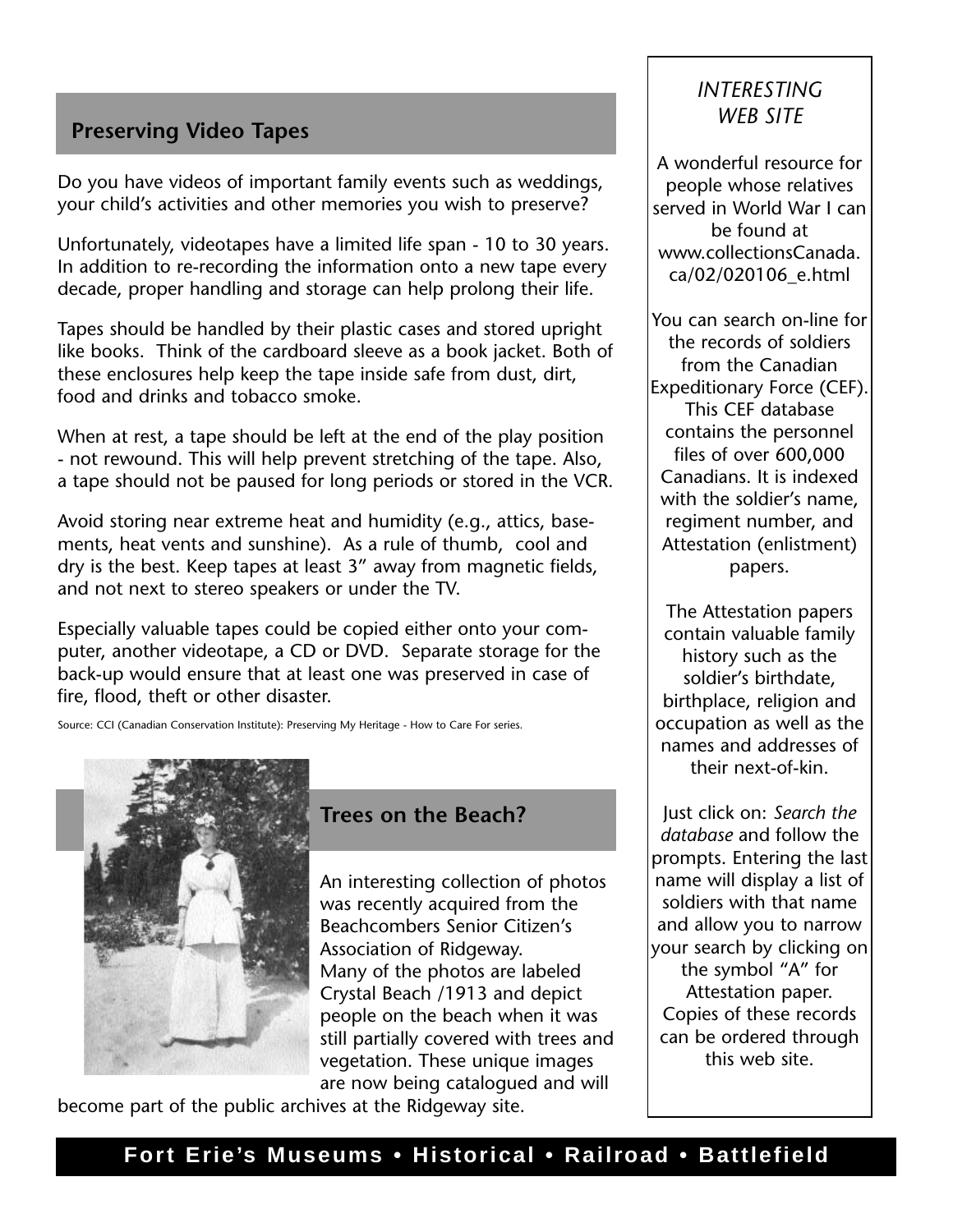

## **Irvin Donation**

120 archival photographs and documents from Irvin Industries were donated to the Historical Museum by Robert Brost of Stevensville. The photo at left shows the manufacturing of a FIST Ribbon Parachute in 1958; and at right is an employee modeling a "Snap & U Ring Parachute with Reserve, RCAF C4".



In the summer of 1919, Leslie Leroy Irvin wowed crowds at Erie Beach with his new invention, the parachute. With help from the Curtiss Aircraft Company of Buffalo, he jumped out of their plane, ripped open a backpack and descended to safety. In fact, the first person to parachute from a plane in Canada did so at Crystal Beach. Frank Ellis jumped on July 5, 1919. Leslie Irvin was scheduled to make the jump, but he had to cancel due to a sprained ankle.

That same year Irvin established the Irving Air Chute Company (the extra 'g' due to a clerical error) in Buffalo to supply the U.S. military. A Fort Erie plant was opened in 1925 to meet the British and Canadian military needs.

Irvin's nickname was "Sky High", which he got from a 1914 film called *Sky High* which featured one of his descents from a balloon. Irvin saw the need to adapt the parachute for use by airplane pilots and passengers. He developed the backpack and ripcord parachute which, so far, has saved the lives of more than 100,000 people who have bailed out of a plane.

After 76 years of business, Irvin Industries closed their Fort Erie plant in 2001.

#### *Sherk Reunion*

The museum participated in the annual Schurch (Sherk, Shirk) reunion which was held this year in Ridgeway. Schurch's from as far away as Switzerland attended the three-day action-packed event. The museum displayed and offered copies of historical photographs.

# *Flower Donations*

A special thanks to the Fort Erie Horticultural Society for donating and planting flowers at the Railroad Museum; especially Rose Petran, Dorothy McLeod, Maggie Golding, Emma Carpenter, Anne Knutson, Barb Woehl, Bob Stevenson, and Bonnie Gallagher.

## *Doors Open*

Mark Oct. 16 and 17 on your calendar. The Historical and Railroad Museums will be featured in the annual Provincial Doors Open program. Free open houses will be offered at each site, with staff available to answer your antique conservation questions.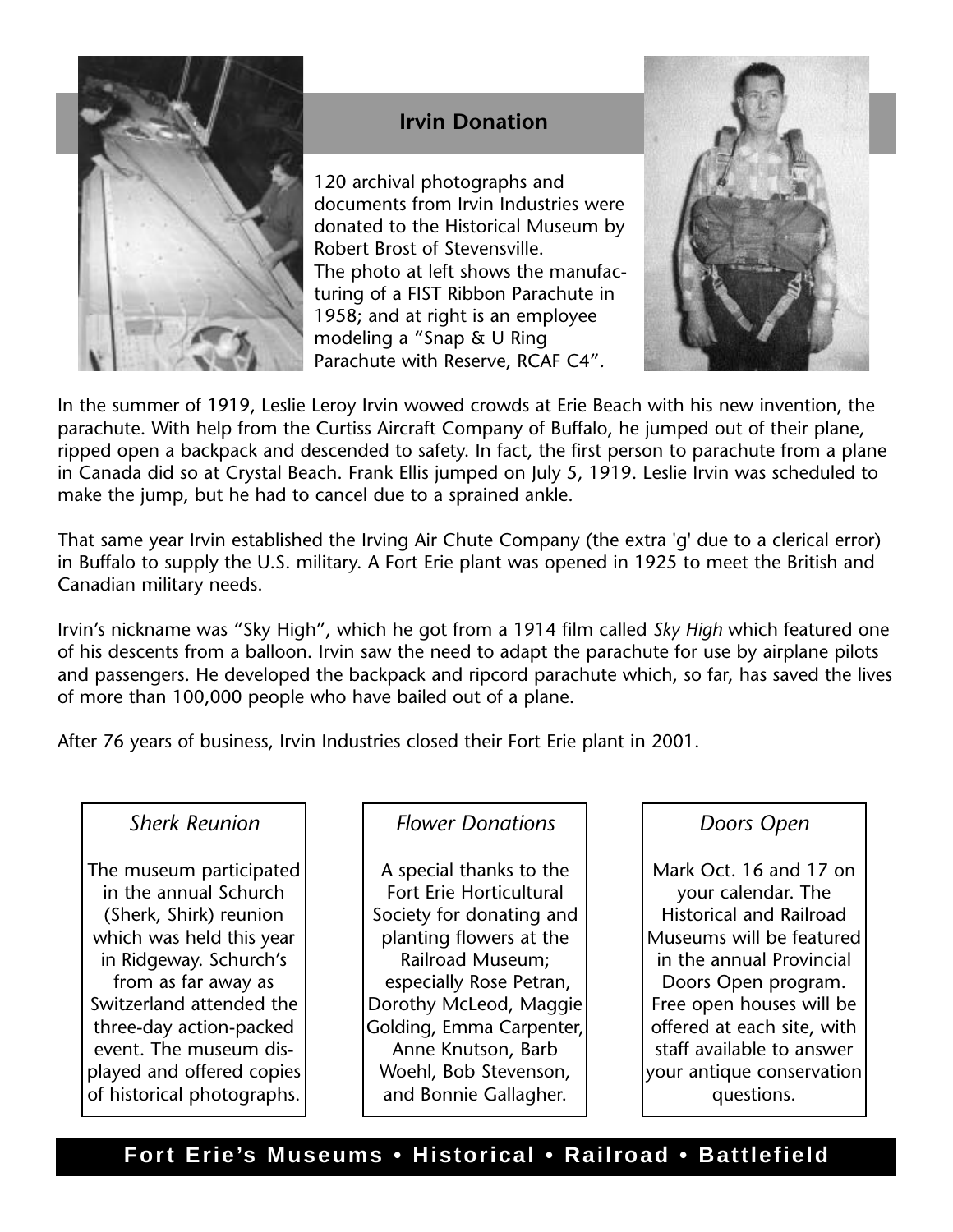

# **A Grand Summer Pic-Nic**

A rare poster has found its way home — a gift from the Chatham-Kent Museum. Information found on the poster includes: "**PIC-NIC AND LECTURE A GRAND PIC-NIC WILL BE HELD IN CUTLER'S GROVE, RIDGEWAY on WEDNESDAY, JULY 19th, 1876** Under the Auspices of BERTIE LODGE, No. 150, I.O.O.F. Proceedings to commence at 11 a.m. In order to add to the pleasures of the day, the Committee have secured the services of the celebrated Young's Band of Buffalo

The Programme of the day will consist of A GRAND PROCESSION Of the Oddfellows headed by the Band. Pic- Nic Dinner in the Grove on the basket system

After which, a large number of Valuable Prizes will be distributed among the successful competitors in Various Athletic Games, as Foot and Hurtle Races, Jumping, Throwing, Climbing Greasy Pole, &c., &c. Swings, Base Ball, Croquet, Quoits, and all kinds of games will be provided.

> Lemonade, Ice Cream, and Refreshments of all kinds can be procured on the grounds. A Collection will be taken up to defray the expenses of the Band.

FUN IN THE EVENING! The Committee have the pleasure to announce

that they have made an engagement with the inimitable Cartoonist of "GRIP", J.W. BENGOUGH who will make rapid Crayon Sketches of well-known men in the TOWN HALL, RIDGEWAY

Tickets, 25 Cents, can be obtained at the Stores in Ridgeway, Port Colborne, Fort Erie, Stevensville Arrangements have been made with the Grand Trunk Railway for Special Trains and Greatly Reduced Fares"



The large iron sign that once graced the Fort Erie train station has returned to Fort Erie. An anonymous donor presented the sign to the Railroad Museum. It is now on display along with photographs of the old station. Many thanks to this "quiet" supporter!



**New Cards**

The gift shop at the Historical Museum is now carrying note cards from local artist Jean Tripp. These charcoal sketches of the Point Abino Lighthouse and Ridgeway Train Station are sold in packages of 5. The gift shops at both Museums carry unique local history and general interest items, with the Railroad site featuring wares for the "train buff". You can shop at the Museums with no admission fee.